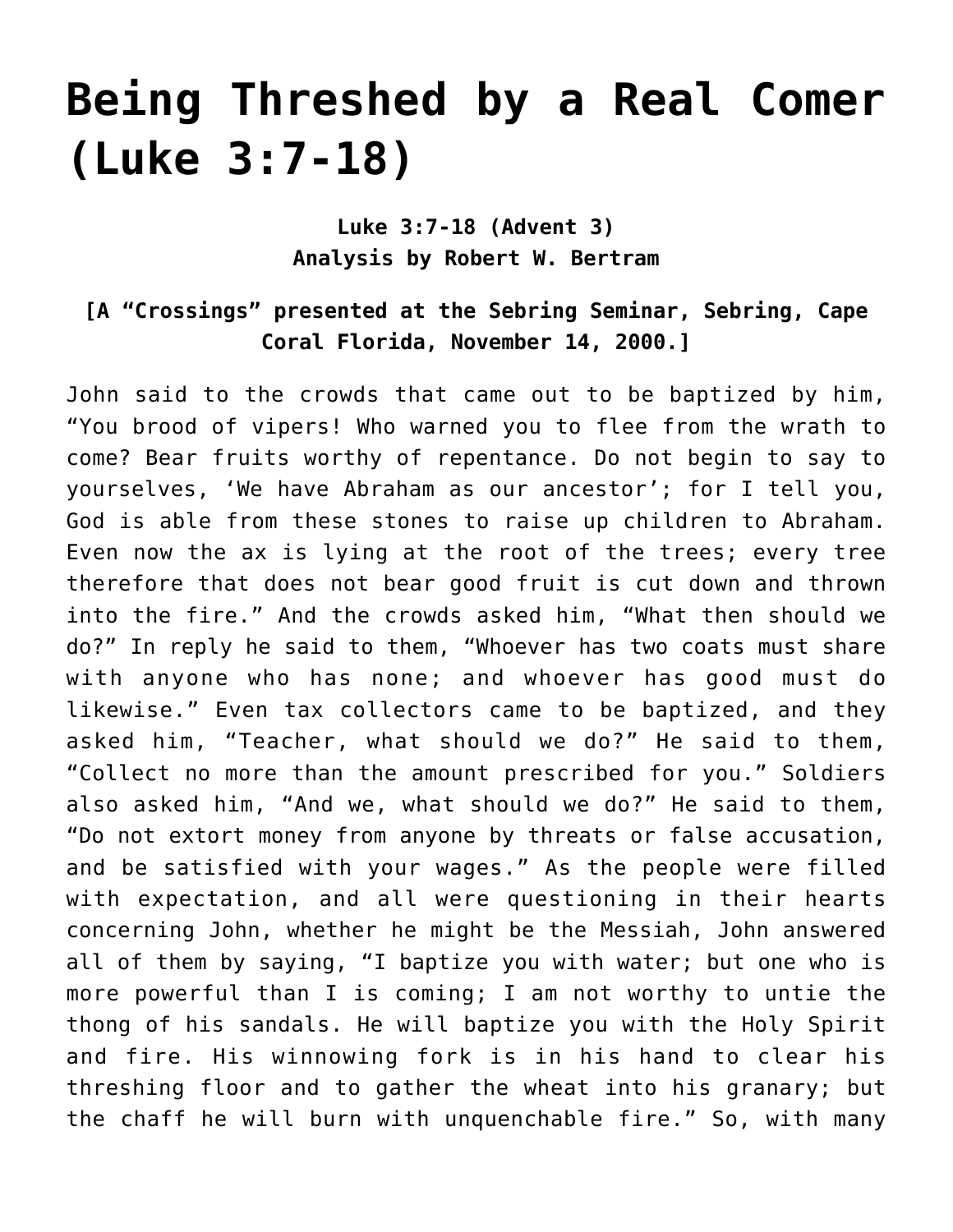other exhortations, he proclaimed the good news to the people.

## **Diagnosis: Threshed**

#### **Initial Diagnosis (External Problem):**

Our problem, to begin with, is that we trivialize what it takes to be saved. As if by some merely external ceremony like being baptized we could "flee from the wrath to come." What a snaky way out of the fire!

#### **Advanced Diagnosis (Internal Problem):**

Worse yet is our equating salvation with our good intentions to do better in the future. What is worse about such a program is that it almost looks like real repentance. A preacher like John tells us we must repent and that repentance demands deeds, not just words — bearing "fruits that befit repentance." So we respond ever so earnestly, "Fine, just tell me what exactly I should do." But that's just another, sneakier way to avoid the flames.

### **Final Diagnosis (Eternal Problem):**

Worst of all, once we realize how incapable we ourselves are of the "fruits that befit repentance," we pin our hopes for divine help — for a Messiah — on some Law-preacher like John. But if it really is someone like John, with his kind of honesty, what does he tell us? Not only does he answer our "What shall we then do" with assignments we cannot possibly do, but also he admits that he himself does not begin to have the "might" we are asking of him. In fact, he adds that the One who is coming who is "mightier" than he will use his superior power to burn unfruitful trees, "the chaff," "with unquenchable fire." So much for that.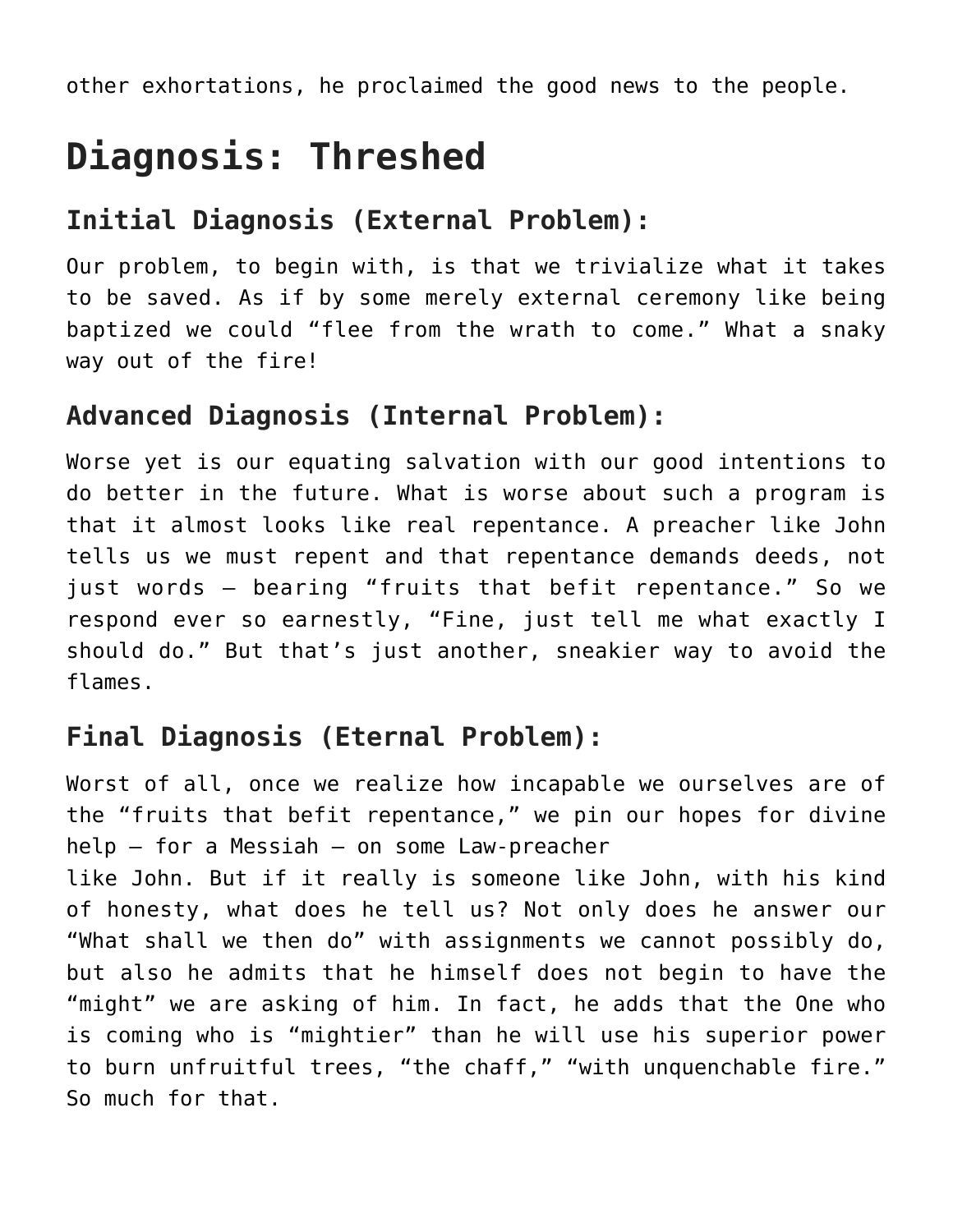## **Prognosis: Salvaged**

### **Initial Prognosis (Eternal Solution):**

After all this bad, dead-end news what could there possibly be in John's "exhortations" that leads his hearers — "the people," Luke calls them — to hear it as they evidently did, as "good news?" For the coming Christ whom John is announcing will still be bringing fire. And everyone, even those who will be spared from the burning, will at least have to undergo a very strenuous threshing, a near-death winnowing which is itself a kind of dying. How is that Good News? You know how, probably better than John himself knew. You know what it is that makes this coming Christ a real comer. He is indeed mightier by far than John the Baptist. But he shows his might not just by the way he wields his winnowing fork on others but, much more, by the way he suffers himself to be impaled on it. The way he gathers wheat from chaff is by himself being threshed first, and outlasting the threshing. Only then, because he does, can any of us survive the threshing as well.

### **Advanced Diagnosis (Internal Solution):**

Better yet, The Real Comer salvages us for his granary by baptizing us one by one, not only with an external baptism by water  $-$  that, too  $-$  but with a baptism by fire, cauterizing us inside and out into his own dying, and then holying us into his resurrection with his own Holying Spirit. John may not have foreseen all that but we have seen it. And our seeing it, our believing it, is itself a testimony to the Christ's baptismal Spirit.

### **Final Prognosis (External Solution):**

Best of all, we are now able to produce "fruits befitting repentance," at least able to begin. For starters, we can